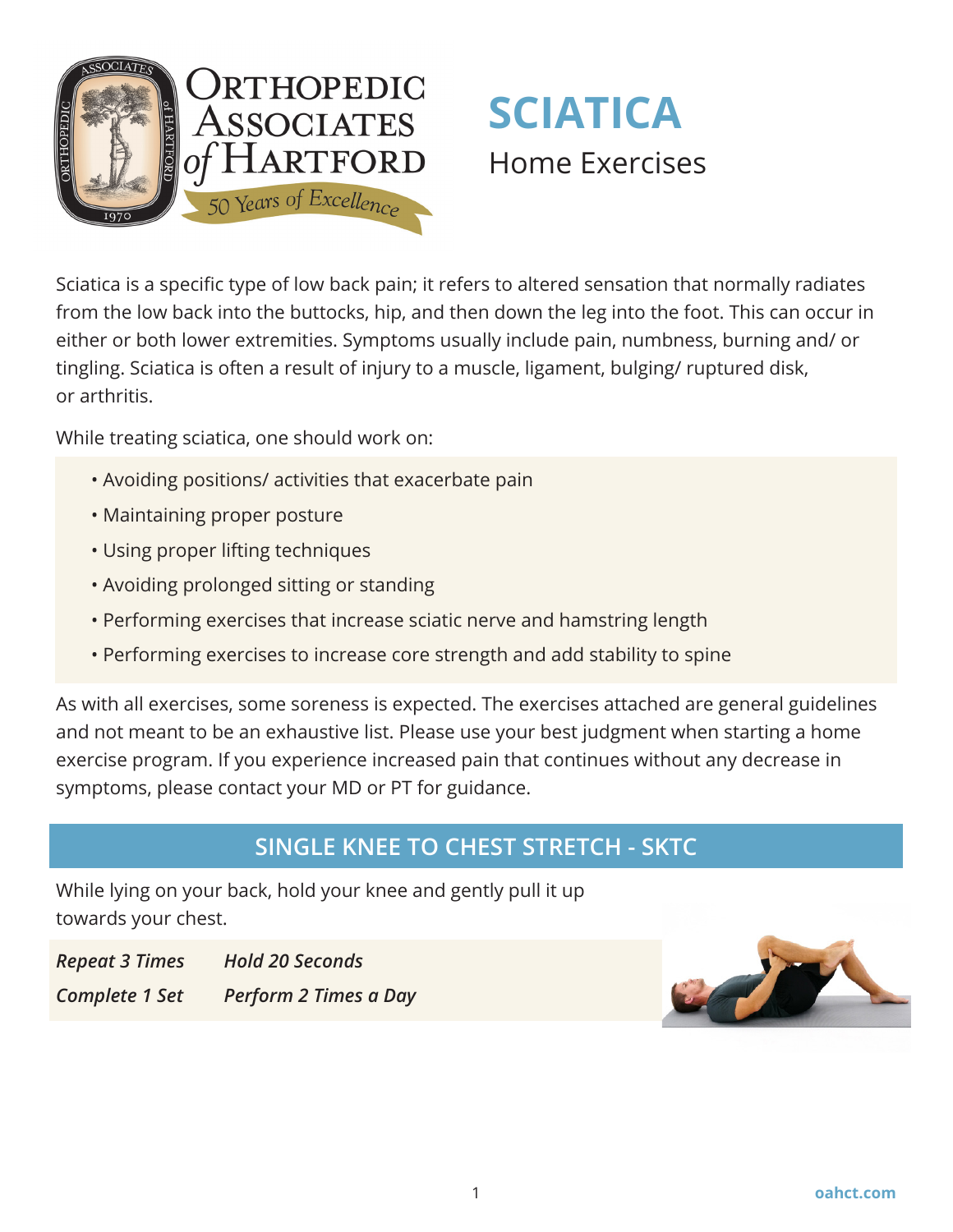## **HAMSTRING STRETCH WITH TOWEL**

While lying down on your back, hook a towel or strap under your foot and draw up your leg until a stretch is felt along the backside of your leg.

Keep your knee in a straightened position during the stretch.

*Repeat 2 Times Hold 30 Seconds Complete 1 Set Perform 2 Times a Day*

# **PIRIFORMIS STRETCH MODIFIED 3**

While lying on your back and leg crossed on top of your opposite knee, hold your knee with your opposite hand and bring your knee up and over across your midline towards your oppo site shoulder for a stretch felt in the buttock.

*Repeat 3 Times Hold 20 Seconds Complete 1 Set Perform 2 Times a Day*



While lying down, bend up one knee keeping the foot on the mat or floor. Bend opposite leg and cross ankle over the bent knee. Gently push inside of crossed leg at knee. You should feel the stretch in the back of the buttock of crossed leg.

*Repeat 3 Times Hold 15 Seconds Complete 1 Set Perform 2 Times a Day*

## **LOWER TRUNK ROTATIONS - LTR - WIG WAGS**

Lying on your back with your knees bent, gently rotate your spine as you move your knees to the side and then reverse directions and move your knees to the other side. Repeat as you move through a comfortable range of motion.

*Repeat 20 Times Hold 1 Second Complete 1 Set Perform 1 Times a Day*